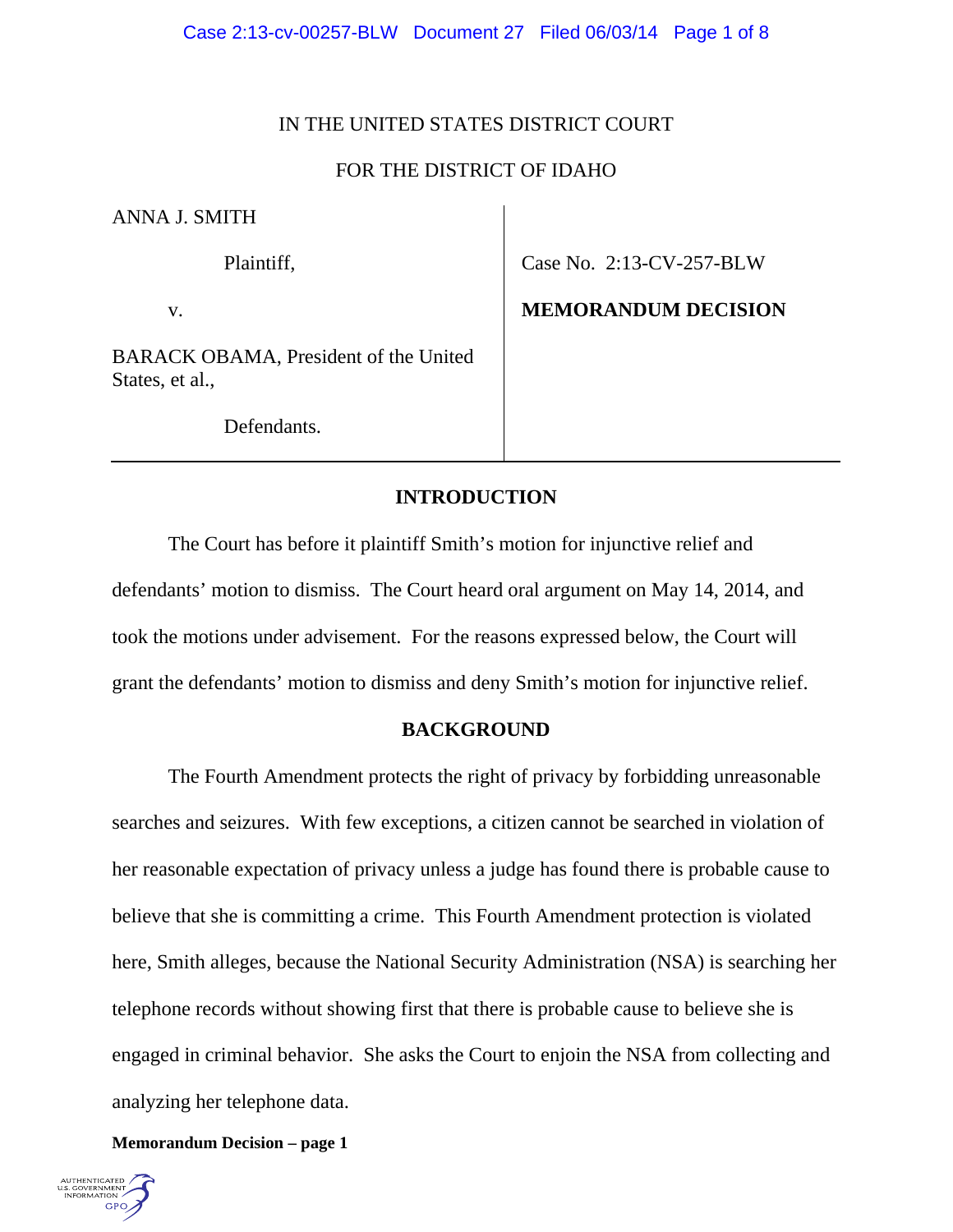#### Case 2:13-cv-00257-BLW Document 27 Filed 06/03/14 Page 2 of 8

For more than seven years, the NSA has been collecting and analyzing the telephone records of Americans to detect terrorist threats. While the agency does not listen to conversations, or identify the callers' names and addresses, it does collect the telephone numbers of all parties to a call, along with the duration and time of that call, and stores this data for five years.

The NSA's collection and analysis protocols must be periodically approved by the Foreign Intelligence Surveillance Court (FISC). The FISC prohibits the NSA from accessing the stored telephone data for any purpose other than counterterrorism or technical maintenance of the system. *See Shea Declaration (Dkt. No. 15-2)* at ¶ 31.

The NSA uses its vast trove of data to identify the telephone numbers of calls that terrorists make and receive. Before the NSA can access its telephone data, the FISCapproved protocols require the agency to first make an internal finding – authorized by one of twenty-two designated NSA officials – that a particular telephone number is associated with a terrorist organization. *Id.* at ¶ 32.

Once the NSA makes its internal determination, it may run a query through its data bank to collect  $(1)$  the telephone data of persons who made calls to – or received calls from – the suspected terrorist, and (2) the telephone data of persons who made calls to – or received calls from – the telephone numbers for any person who had direct telephone contact with the suspected terrorist. *Id.* at ¶ 23. In prior years, the scope of the query extended to a third level but "the NSA has taken immediate steps to implement restrictions [imposed by the President] limiting its review of queries to two [levels] only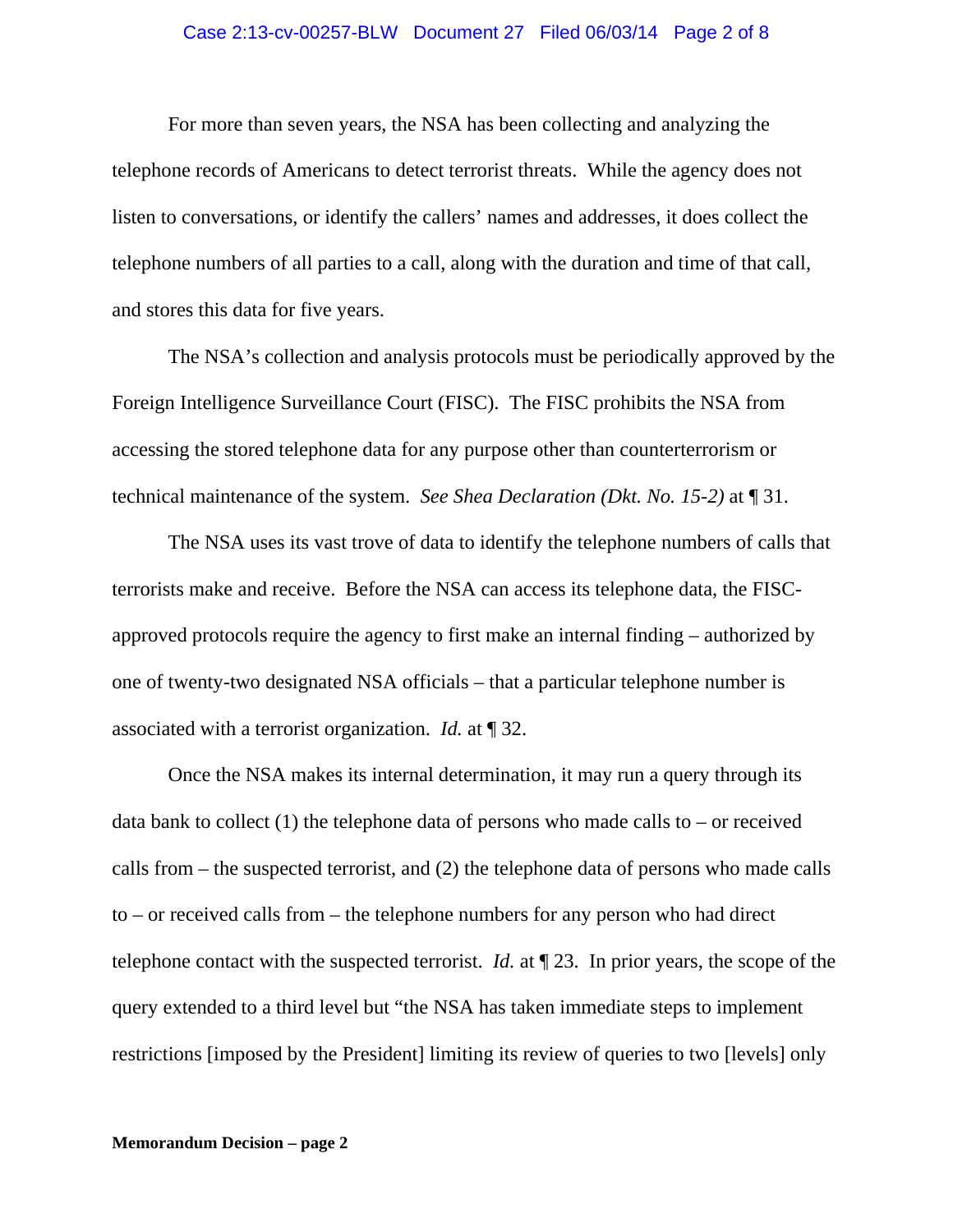## Case 2:13-cv-00257-BLW Document 27 Filed 06/03/14 Page 3 of 8

and the Government is now working with the FISC to incorporate this restriction into the FISC's orders." *Id*.

Smith alleges that her own telephone data has been swept up into the NSA's broad net in violation of her Fourth Amendment rights.<sup>1</sup> She asks the Court to enjoin the agency from collecting and using this telephone data from her calls.<sup>2</sup>

## **ANALYSIS**

The Fourth Amendment is concerned with surveillance that (1) involves a "trepassory intrusion on property" or (2) "violates a subjective expectation of privacy that society recognizes as reasonable." *See U.S. v. Jones,* 132 S.Ct. 945, 954-55 (Sotomayor, J., concurring). It is the latter interest that Smith urges here. She claims that the NSA's collection efforts violate her expectation of privacy in her telephone records.

Smith has no expectation of privacy in the telephone numbers that she dials. *See Smith v Maryland,* 442 U.S. 735 (1979). A person using the telephone "voluntarily convey[s] numerical information to the telephone company" and "assume[s] the risk that the company [will] reveal to police the numbers he dialed." *Id.* at 744.

But the data collected by the NSA goes beyond the telephone numbers that Smith dials, and reaches into her personal information. For example, the NSA's collection of

<sup>&</sup>lt;sup>1</sup> Smith originally alleged additional claims but has conceded that they should be dismissed, leaving only the Fourth Amendment claim for resolution.

 $2^2$  The Court finds that Smith – a Verizon customer – has standing to bring this action. *See Klayman v. Obama*, 957 F.Supp.2d 1, 26-28 (D.D.C.2013) (granting standing to individual plaintiffs to challenge NSA collection of their telephone records from Verizon after finding "strong evidence" that NSA has collected Verizon metadata for the last seven years and run queries that necessarily analyzed that data).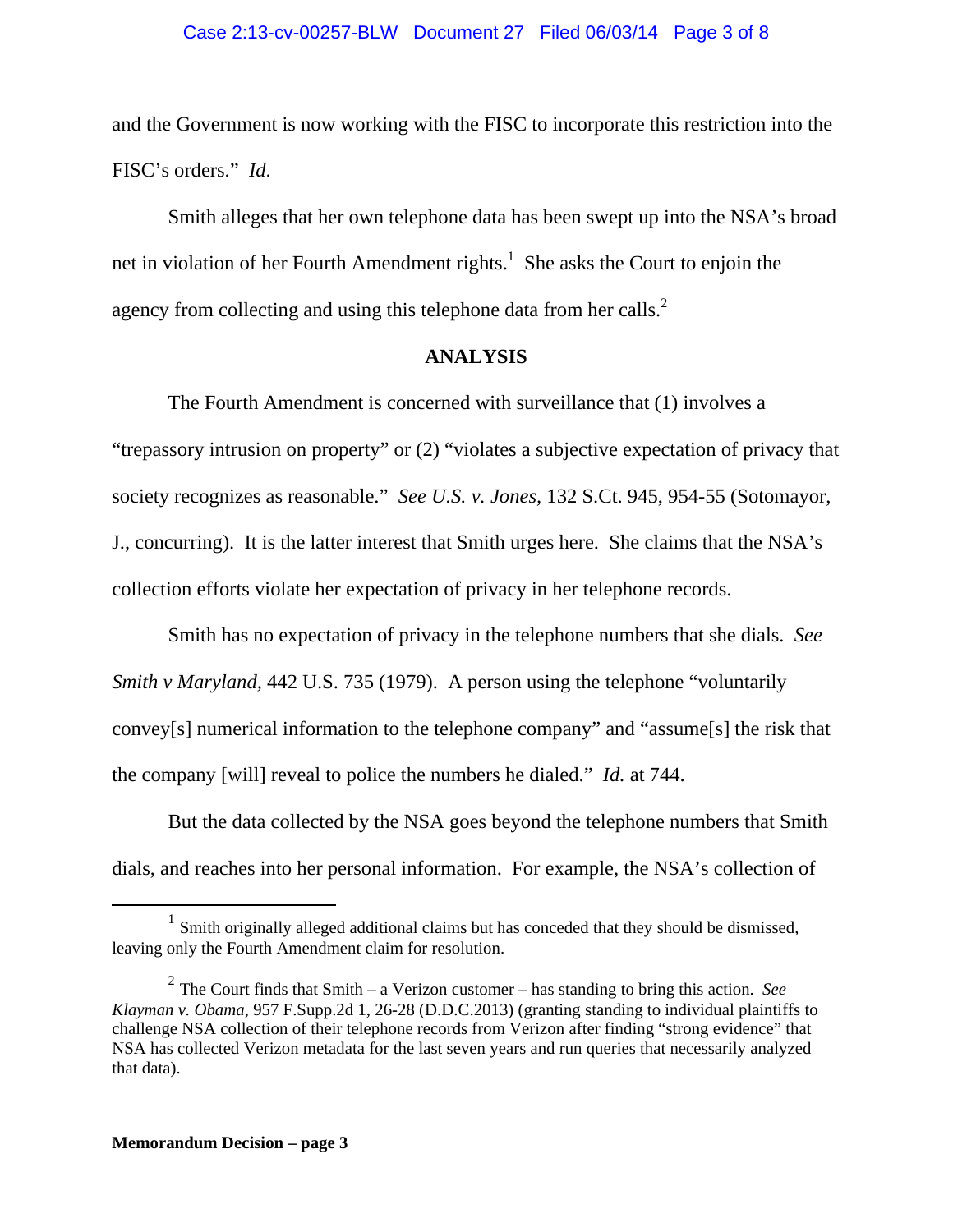## Case 2:13-cv-00257-BLW Document 27 Filed 06/03/14 Page 4 of 8

the time and duration of phone calls is revealing: Would most citizens want to keep private the fact that they called someone at one in the morning and talked for an hour or two?

And what about location? Would most phone users expect to keep private (1) their location at any moment and (2) their travel path over time? The NSA collects "trunk identifier" data, *see Shea Declaration, supra* at ¶ 15, that shows the location where a cell-phone call enters the "trunk" system to be relayed eventually to the number being called. *See* Leslie Groll*, What Kind of Phone Data Can the NSA Collect Exactly?,*  FOREIGN POLICY (June 6, 2013).<sup>3</sup> While this would not pinpoint a phone user's precise location, it would narrow it down considerably. *Id.4* ; *see also State v. Earls,* 70 A.3d 630, 637 (N.J.Sup.Ct. 2013) (holding that New Jersey's constitution requires police to obtain warrant before collecting cell phone location data and noting that carriers have data that "can locate cell-phone users within buildings, and even within individual floors and rooms within buildings").Moreover, the data also includes "comprehensive communications routing information." *See Shea Declaration, supra* at ¶ 15. While this phrase is ambiguous, it may mean that for a single call, all the trunk identifiers are collected by the NSA, allowing the agency to track "how a cell phone user moves from

 $3$  Available at

http://blog.foreignpolicy.com/posts/2013/06/06/what\_kind\_of\_phone\_data\_can\_the\_nsa\_collect\_exactly

 $4$  Trunk identifier data may be used to "locate a phone within approximately a square kilometer." Patrick Di Justo, *What the N.S.A. Wants to Know About Your Calls,* NEW YORKER (June 7, 2013), http:// www.newyorker.com/online/blogs/elements/2013/06/what-the-nsa-wants-to-know-about-yourphone-calls.html.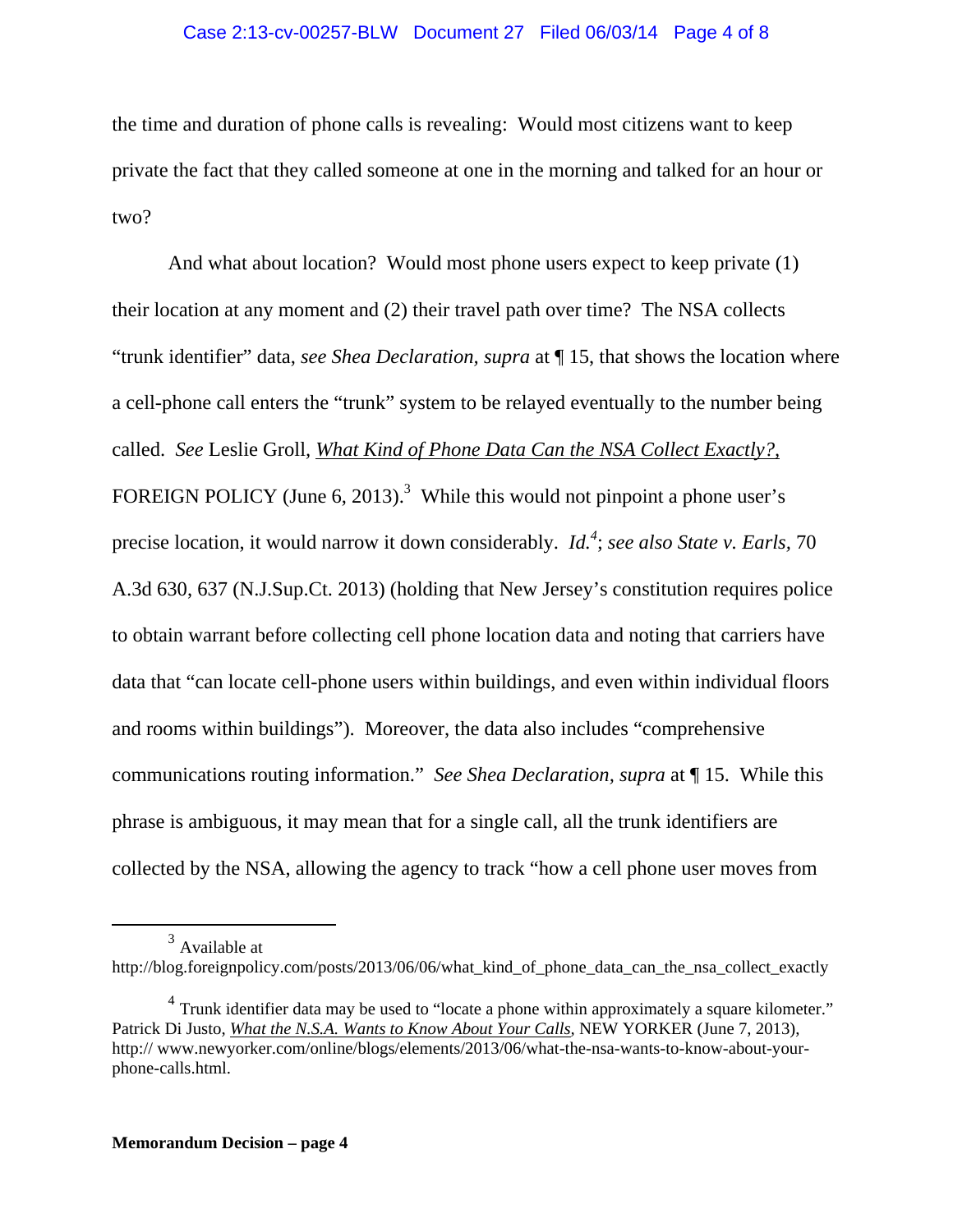#### Case 2:13-cv-00257-BLW Document 27 Filed 06/03/14 Page 5 of 8

one cell phone tower to another while traveling." FOREIGN POLICY, *supra.* The speed with which the phone moves from tower to tower could indicate, for example, whether the device is being used in a car or while walking down the street.

Compare these intrusions to those faced in *Smith:* There, the Baltimore police collected the telephone numbers dialed by a suspected robber for about two days. This simple comparison reveals a looming gulf between *Smith* and this case. But the Ninth Circuit has bridged some of that chasm. In *United States v. Reed,* 575 F.3d 900 (9<sup>th</sup> Cir. 2009), the Circuit held that "there is no Fourth Amendment expectation of privacy" in data that includes the number dialed along with the length and time of the call. *Id.* at 914. The Circuit has also applied *Smith* in holding that e-mail and internet users have no expectation of privacy in the "to/from addresses of e-mail messages, the IP addresses of websites visited and the total amount of data transmitted to or from an account." *U.S. v. Forrester,* 512 F.3d 500, 510 ( $9<sup>th</sup>$  Cir. 2008). To the extent that an individual's telephone data collected by a cell-phone provider is no different than an individual's power consumption records collected by an electric utility, the Circuit has held that utility customers lack a reasonable expectation of privacy in such business records. *U.S. v. Golden Valley Elec. Ass'n,* 689 F.3d 1108, 1116 (9th Cir.2012).

Although the Ninth Circuit has not resolved the precise issue faced here, other courts have done so: Two of these decisions apply *Smith* to find that the NSA is not violating the Fourth Amendment. *See A.C.L.U. v Clapper,* 959 F.Supp. 2d 724 (S.D.N.Y. 2013); *U.S. v. Moalin,* 2013 WL 6079518 (S.D.Cal. 2013).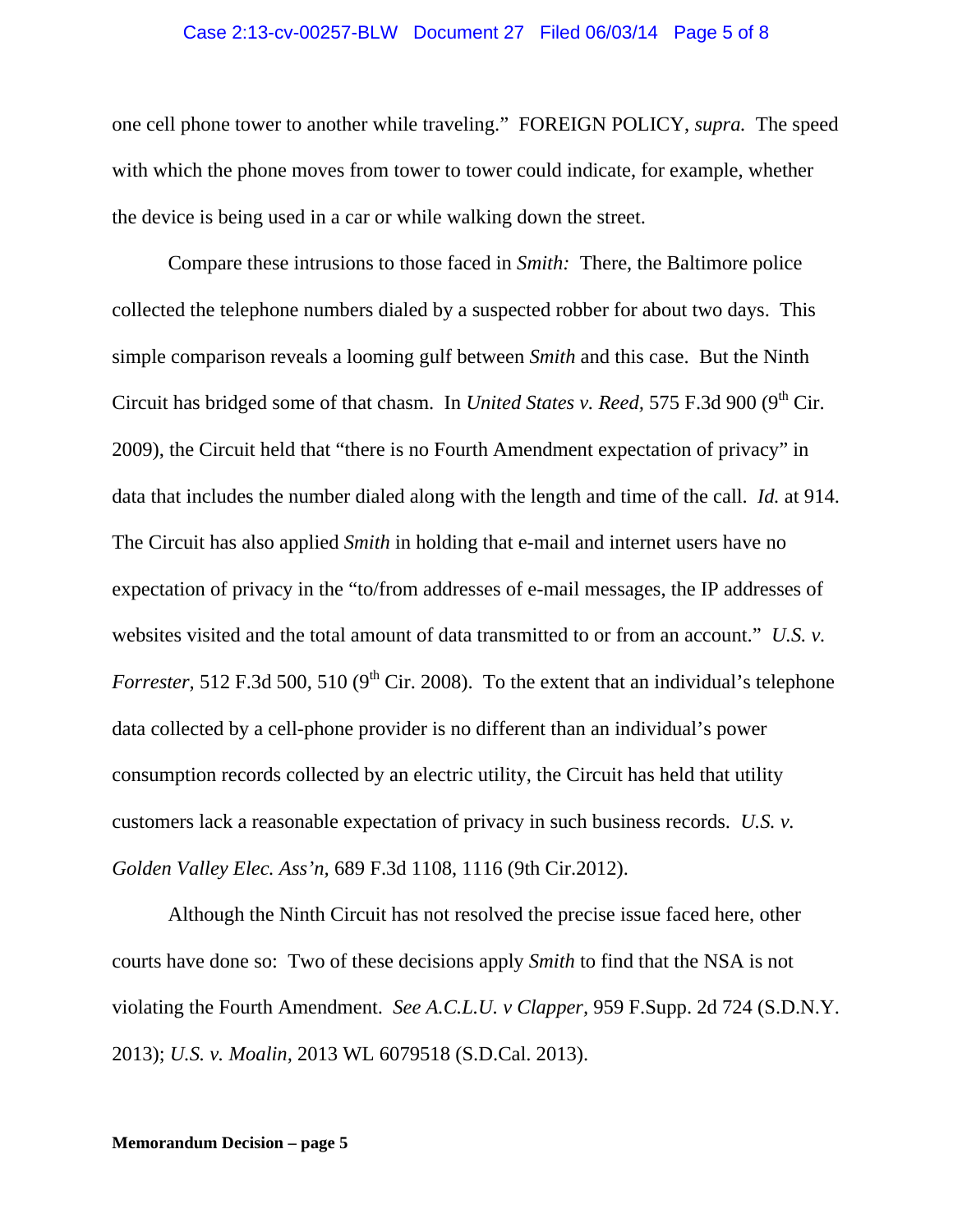## Case 2:13-cv-00257-BLW Document 27 Filed 06/03/14 Page 6 of 8

But these cases do not address a subject lurking in the shadows here: The possibility that the NSA is tracking the location of calls using the trunk identifier data discussed above. In *Jones,* five Justices wrote that the government surveillance of one's public movements for 28 days using a GPS device violated a reasonable expectation of privacy and constituted a Fourth Amendment search. *See also,* Case Comment, *Fourth Amendment – Warrantless Searches,* 127 Harv.L.Rev. 2164 (2014) (concluding that "[b]ecause the disclosure of [cell-site location information] is not necessarily voluntary, individuals still may hold an expectation of privacy in their cell-site data even under *Smith*").

The NSA denies that it is tracking location. Teresa Shea, the NSA's Director of the Signals Intelligence Directorate represents to the Court that "[t]he metadata collected by the Government pursuant to these [FISC] orders also does not include cell site locational information." *Shea Declaration, supra* at ¶ 15. A similar representation was made by the NSA's General Counsel, Robert Litt when he stated that "I want to make perfectly clear we do not collect cellphone location information under this program, either GPS information or cell site tower information."<sup>5</sup> Finally, the FISC orders submitted to the Court expressly prohibit the NSA from collecting any addresses

 <sup>5</sup> *See Klayman,* 957 F.Supp.2d at 36 n. 57 (citing Transcript of June 25, 2013 Newseum Special Program: NSA Surveillance Leaks: Facts and Fiction, Remarks of Robert Litt, Gen. Counsel, Office of Dir. of Nat'l Intelligence, available at http://www.dni.gov/index.php/newsroom/speeches–and– interviews/195–speeches–interviews–2013/887–transcript–newseum–special–program–nsa–surveillance– leaks–facts–and-fiction).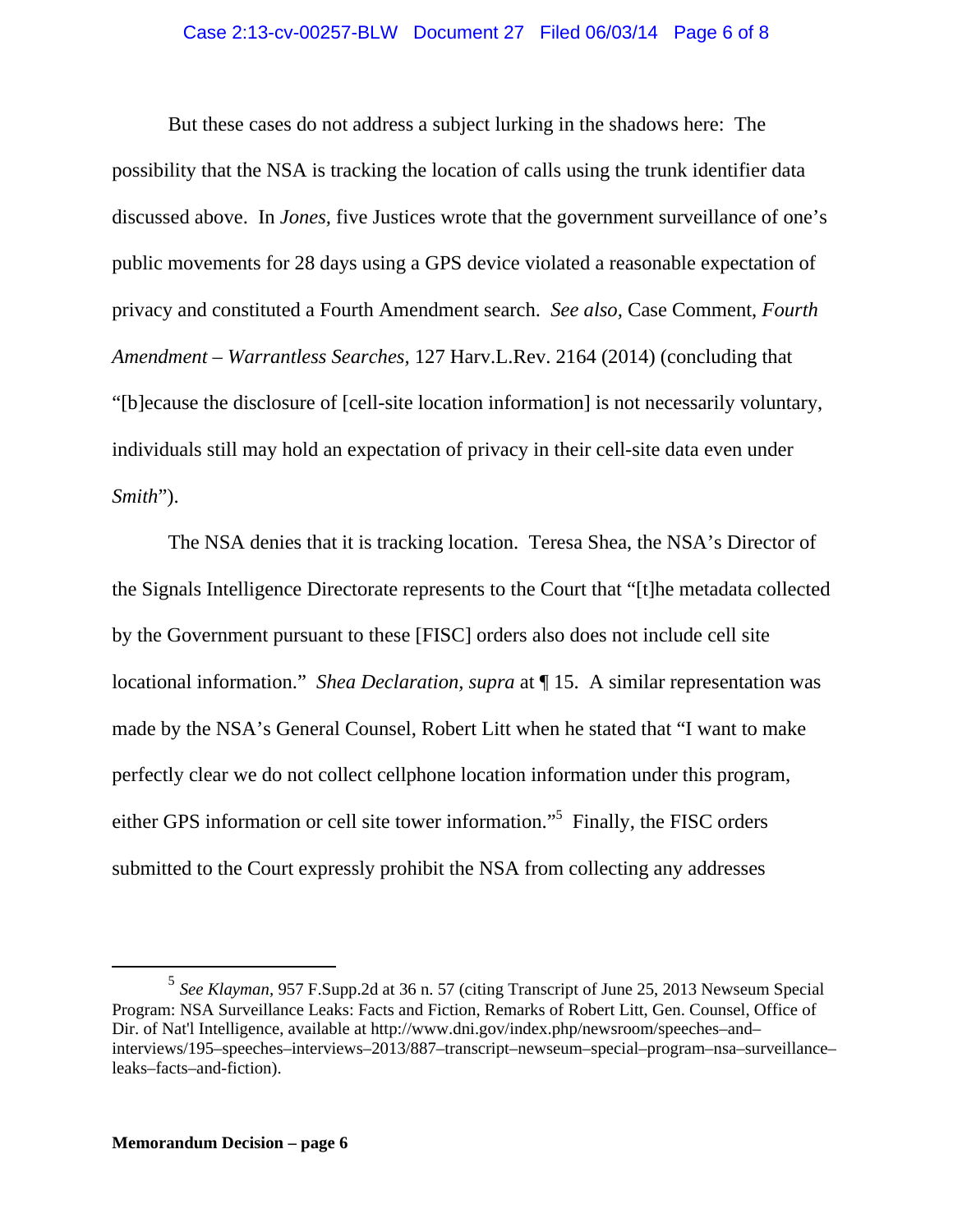#### Case 2:13-cv-00257-BLW Document 27 Filed 06/03/14 Page 7 of 8

associated with the telephone numbers it collects, apparently precluding the collection and analysis of location data. *See Order (Dkt. No. 15-6)* at pg. 3.

Smith's briefing and argument were not extensive on this issue. While there is speculation that the NSA is tracking location, there is no evidence of that, and the agency denies it. Under these circumstances, the Court will not assume that the NSA's privacy intrusions include location tracking.

Because *Jones* does not apply, the weight of the authority favors the NSA. The Supreme Court's decision in *Smith,* supplemented by the Circuit's decisions in *Reed, Forrester,* and *Golden Valley,* and the two District Court decisions on point, *Clapper* and *Moalin,* support a finding that there is no Fourth Amendment violation here.

 The contrary view is stated by *Klayman v. Obama*, 957 F.Supp.2d 1 (D.D.C.2013), a thoughtful and well-written decision by Judge Richard Leon. He distinguished *Smith*  by finding that the scope and duration of the NSA's collection is far beyond the individual pen register at issue in *Smith.* Of critical importance to Judge Leon was that *Smith* could never have anticipated the ubiquity of cell-phones and the fact that "people in 2013 have an entirely different relationship with phones than they did thirty-four years ago." *Id.* at 36. As he eloquently observes, "[r]ecords that once would have revealed a few scattered tiles of information about a person now reveal an entire mosaic—a vibrant and constantly updating picture of the person's life." Ultimately, he held that the plaintiffs had a likelihood of success on their Fourth Amendment claim, and he enjoined the NSA from collecting their telephone records, although he stayed his decision pending appeal.

**Memorandum Decision – page 7**